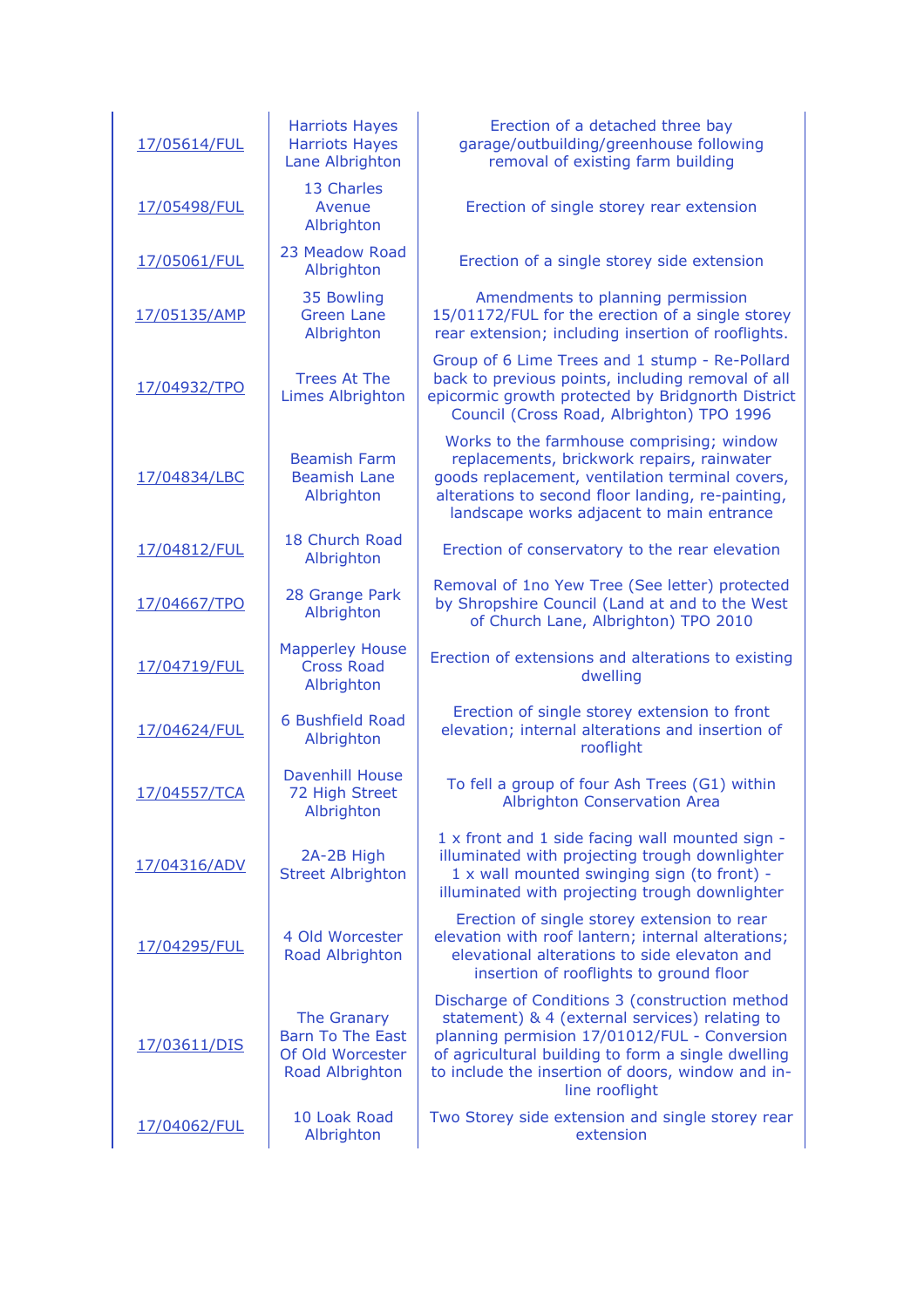| 17/03977/FUL | 2 Lea Farm<br><b>Barns Patshull</b><br>Road Albrighton                                                                     | Erection of 2 bay detached garage                                                                                                                                                                                                                                                                                                                   |
|--------------|----------------------------------------------------------------------------------------------------------------------------|-----------------------------------------------------------------------------------------------------------------------------------------------------------------------------------------------------------------------------------------------------------------------------------------------------------------------------------------------------|
| 17/03774/FUL | Proposed<br><b>Residential</b><br>Development<br>Land East Of<br><b>Shaw Lane</b><br>Albrighton                            | Residential development of 74 Extra Care<br>apartments and associated facilities, 6<br>bungalows and 58 houses; improved access                                                                                                                                                                                                                     |
| 17/03786/TPO | Grangelands<br><b>Bowling Green</b><br>Lane Albrighton                                                                     | To fell 1no Yew tree (T1) protected by<br>Shropshire Council (Land at and to the West of<br>Church Lane, Albrighton) TPO 2010                                                                                                                                                                                                                       |
| 17/03513/TPO | <b>Bracklea Shaw</b><br>Lane Albrighton                                                                                    | To fell 1 No. Deodar Cedar tree protected by<br>Shropshire Council (Land off Shaw Lane and<br>Kingswood Road, Albrighton) TPO 2010                                                                                                                                                                                                                  |
| 17/03405/DIS | Land To The<br>South Of<br>Albrighton<br><b>Bypass</b><br>Albrighton                                                       | Discharge of conditions 4 (restoration), 8<br>(lighting) and 10 (landscaping) on planning<br>permission 16/01925/FUL for change of use of<br>land to gypsy traveller site to include the<br>stationing of three mobile homes for residential<br>purposes and three touring caravans; erection of<br>utility/ day room and formation of hardstanding |
| 17/03262/ADV | Veterinary<br>Surgery 29<br><b>Station Road</b><br>Albrighton                                                              | Erect and display 1No non illuminated double<br>sided post sign                                                                                                                                                                                                                                                                                     |
| 17/02469/FUL | <b>Former Mckeand</b><br>Smith And Co Ltd<br><b>Station Road</b><br>Albrighton                                             | Conversion of outbuilding to form two residential<br>units; erection of five residential units following<br>some demolition; erection of one 4-bay garage<br>block with residential over; formation of parking<br>and amenity areas                                                                                                                 |
| 17/03315/DIS | 1 The Limes<br>Albrighton                                                                                                  | Discharge of Conditions 3 (surface water), 4<br>(tree protection), 6 (surface water runoff) & 7<br>(materials) - relating to planning permission<br>16/04356/FUL - Demolition of existing garage<br>court and erection of 3no. two bedroom<br>affordable houses with associated parking and<br>amenity space and 18no. additional parking<br>spaces |
| 17/03234/DIS | <b>Garage Court To</b><br>The South Of Ash<br><b>Grove Albrighton</b>                                                      | Discharge of Conditions 3 (drainage), 4 (tree<br>protection), 6 (surface water) and 7 (materials)<br>relating to planning permission 16/04356/FUL -<br>Demolition of existing garage court and erection<br>of 3no. two bedroom affordable houses with<br>associated parking and amenity space and 18no.<br>additional parking spaces.               |
| 17/03017/COU | <b>Cosford Grange</b><br>Farm Storage<br><b>Storage Unit</b><br><b>Cosford Grange</b><br><b>Farm Cosford</b><br>Albrighton | Application under Section 73a of the Town and<br>Country Planning Act 1990 for change of use of<br>existing agricultural building to B8 use self<br>storage facility                                                                                                                                                                                |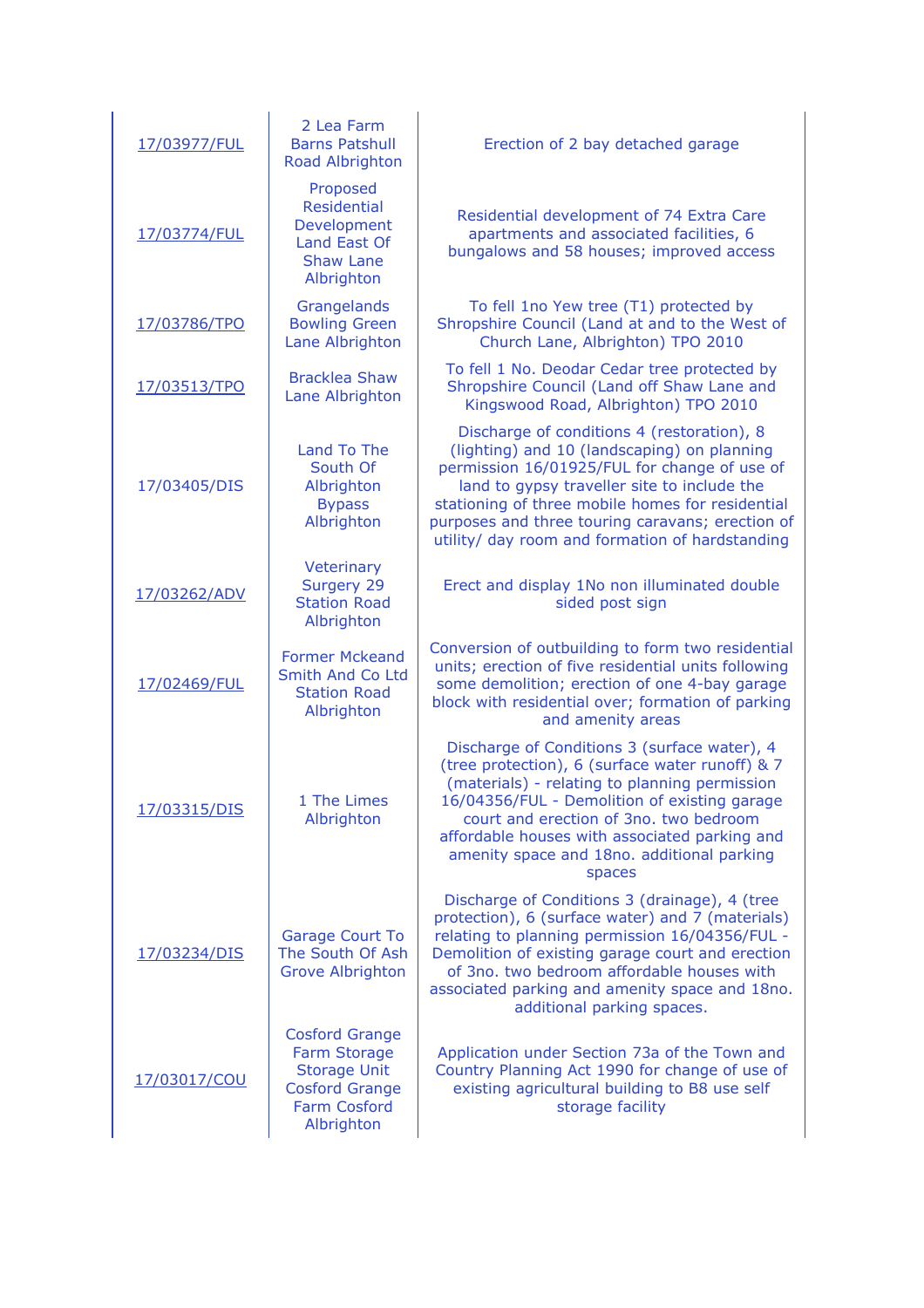| 17/02937/FUL | <b>Town Meadow</b><br><b>House Shaw</b><br>Lane Albrighton                    | Erection of a single storey extension and<br>associated work                                                                                                                                                       |
|--------------|-------------------------------------------------------------------------------|--------------------------------------------------------------------------------------------------------------------------------------------------------------------------------------------------------------------|
| 17/02753/FUL | 12 Meadow Road<br>Albrighton                                                  | Erection of a single storey side and rear<br>extension                                                                                                                                                             |
| 17/02670/TCA | <b>Albrighton Hall</b><br><b>High Street</b><br>Albrighton                    | To fell 5 No Sycamore Trees, 1 No Yew Tree, 2<br>No Beech Trees, 1 No. Pine Tree, 1 No Oak<br>Tree, 1 Horse Chestnut Tree and to crown lift 1<br>No Lime Tree by 25% within Albrighton<br><b>Conservation Area</b> |
| 17/02574/FUL | 1 Lea Farm<br><b>Barns Patshull</b><br>Road Albrighton                        | Erection of detached single oak framed garage                                                                                                                                                                      |
| 17/02537/FUL | <b>Land To The</b><br>South Of<br><b>Kingswood Road</b><br>Albrighton         | Installation of a biomass boiler (Combined Heat<br>and Power plant) and associated infrastructure                                                                                                                  |
| 17/02026/FUL | 41 Elm Road<br>Albrighton                                                     | Erection of rear extension                                                                                                                                                                                         |
| 17/02031/TCA | <b>Albrighton Hall</b><br><b>High Street</b><br>Albrighton                    | To fell 21 Trees (leaning over development site);<br>fell 1no Ash and 1no Sycamore within woodland<br>area; crown lift 5 trees to 5.5m within Albrighton<br><b>Conservation Area</b>                               |
| 17/01786/FUL | 31 Bowling<br><b>Green Lane</b><br>Albrighton                                 | Erection of a two storey side extension and<br>conversion of loft into additional living<br>accommodation                                                                                                          |
| 17/01622/FUL | Whitehays<br><b>Cottage Shaw</b><br>Lane Albrighton                           | Erection of detached dwelling; creation of<br>vehicular access (Revised scheme)                                                                                                                                    |
| 17/01541/FUL | 2A High Street<br>Albrighton                                                  | Erection of a single storey rear extension, two<br>storey corner extension, installation of an<br>external dumb waiter and creation of ramped<br>access to front                                                   |
| 17/01653/AMP | Residential<br>Development<br><b>Site High House</b><br>Lane Albrighton       | Application for non material amendment to<br>permission 14/00622/FUL and 15/02675/VAR                                                                                                                              |
| 17/01443/FUL | <b>Sheep Close</b><br><b>Farm Harriots</b><br><b>Hayes Lane</b><br>Albrighton | Erection of a two storey side extension                                                                                                                                                                            |
| 17/01478/TPO | 4 Manor Gardens<br>Albrighton                                                 | Reduce 1no Oak by 25-30% and pollard 1no<br>Lime back to trunk protected by Shropshire<br>Council (Land at Cross Road, Albrighton) TPO<br>2010                                                                     |
| 17/01012/FUL | <b>Barn To The East</b><br>Of Old Worcester<br>Road Albrighton                | Conversion of agricultural building to form a<br>single dwelling to include insertion of doors,<br>windows and in-line rooflight                                                                                   |
| 17/01101/LBC | 31 - 32 High<br><b>Street Albrighton</b>                                      | External alterations in connection with the<br>installation of 2No replacement windows<br>affecting a Grade II Listed Building                                                                                     |